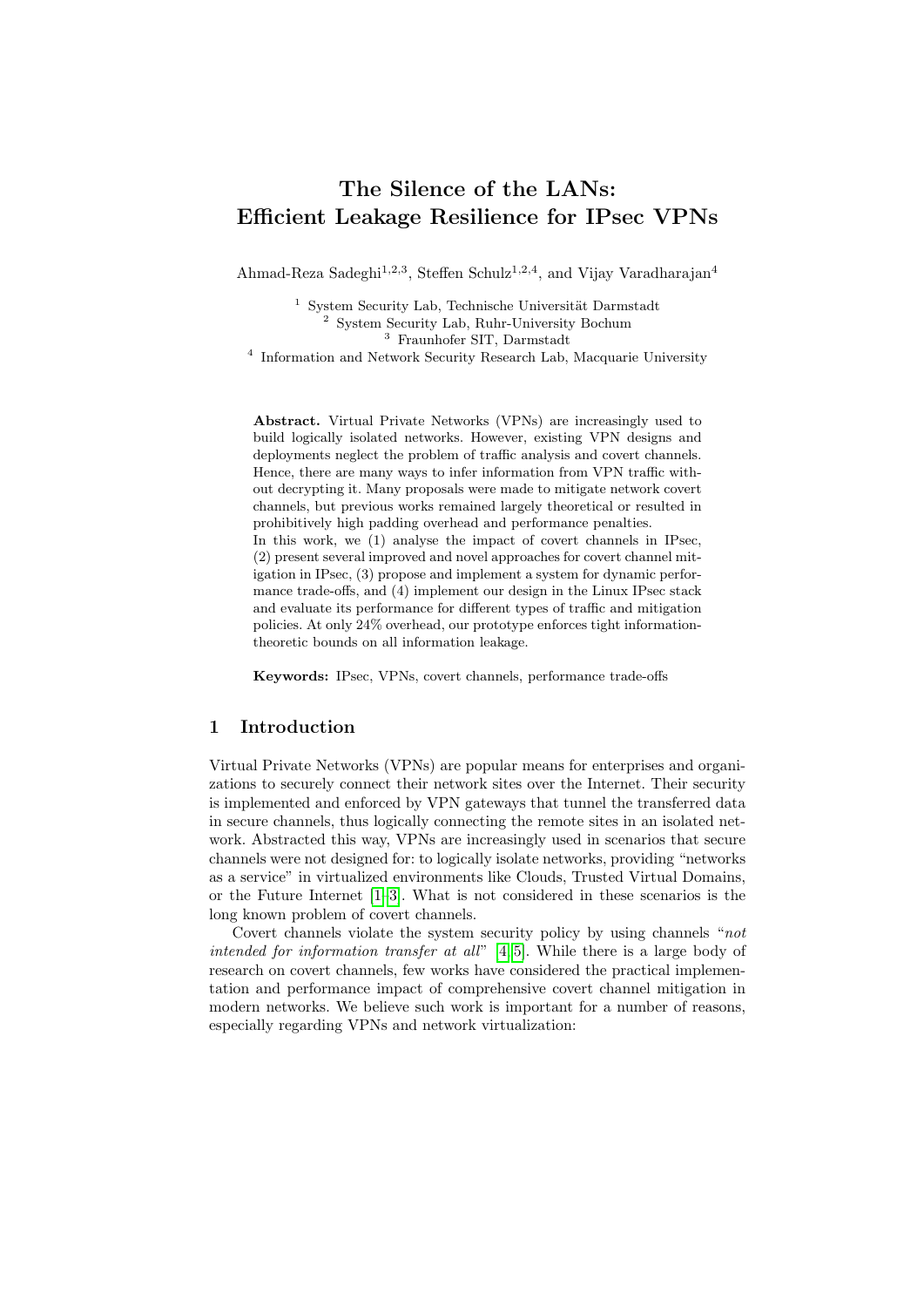(1) Insider Threat: In contrast to end-to-end secure channels, where the endpoints are implicitly trusted, VPNs are also used for logical network isolation and perimeter security enforcement. In this context, the members of a VPN are often not fully trusted, but instead the trust is reduced to central policy enforcement points, the VPN gateways, which should prevent undesired information flows. However, malicious insiders in the LAN may leak information through the VPN gateways using covert channels, thus circumventing the security policy. Examples of such insiders can be actual humans or stealth malware, engaging in industrial espionage, leaking realtime financial transaction data, or disclosing large amounts of data from physically secured institutions (e.g., to Wikileaks).

(2) Traffic Analysis: By analysing traffic patterns and meta-data, it is also possible to infer information about transferred data without assuming a malicious insider [\[6,](#page-16-4) [7\]](#page-16-5). Such "passive" Man-in-the-Middle (MITM) scenarios are becoming more prevalent with network virtualization, allowing co-located, supposedly isolated systems to analyse each other [\[8\]](#page-16-6). To mitigate such attacks, a common approach is to consider the maximum possible information leakage by a colluding malicious insider. In limiting this maximum information leakage, covert channel analysis and mitigation thus also affects traffic analysis [\[9\]](#page-16-7).

(3) Combination with Detection: Although application-layer firewalls and intrusion detection systems are widely deployed, carefully designed covert channels remain hard to detect [\[10,](#page-16-8) [11\]](#page-16-9). In these systems, the adversary chooses a weaker signal and mimics the patterns of regular channel usage. Covert channel mitigation can be useful here to induce noise, forcing the adversary to use a stronger signal and thus facilitate detection. We expect the combination of covert channel mitigation and detection to significantly reduce the performance penalty of covert channel mitigation by allowing less intrusive pattern enforcement.

Contributions. This paper provides for the first time an explicit analysis of covert channels in IPSec based VPNs and a comprehensive set of techniques and mechanisms to mitigate them. We identify and categorize the different types of covert channels and determine their capacity. We develop a framework for mitigation of these covert channels and describe mechanisms and techniques for high-performance covert channel mitigation. In particular, we propose an algorithm for on-demand adjustment of traffic pattern enforcement that increases peak network performance while also reducing overhead during reduced usage. We present a practical instantiation of this framework for the Linux IPSec stack and analyse its performance for different kinds of traffic. In contrast to previous works, which achieve throughput rates in the range of modem speed [\[9,](#page-16-7) [12\]](#page-16-10) and taunt the performance impact of proposed mitigation mechanisms [\[13\]](#page-16-11), our prototype achieves 169 Mbit/s in a 200 Mbit/s VPN link at only 24% overhead.

Outline. After defining the problem of VPN covert channels in [Section 2,](#page-2-0) we discuss efficient covert channel mitigation and performance trade-offs in [Sec](#page-4-0)[tion 3.](#page-4-0) An implementation for the Linux IPsec stack is presented and evaluated in [Section 4.](#page-11-0) We discuss related work in [Section 5](#page-14-0) and conclude in [Section 6.](#page-15-0)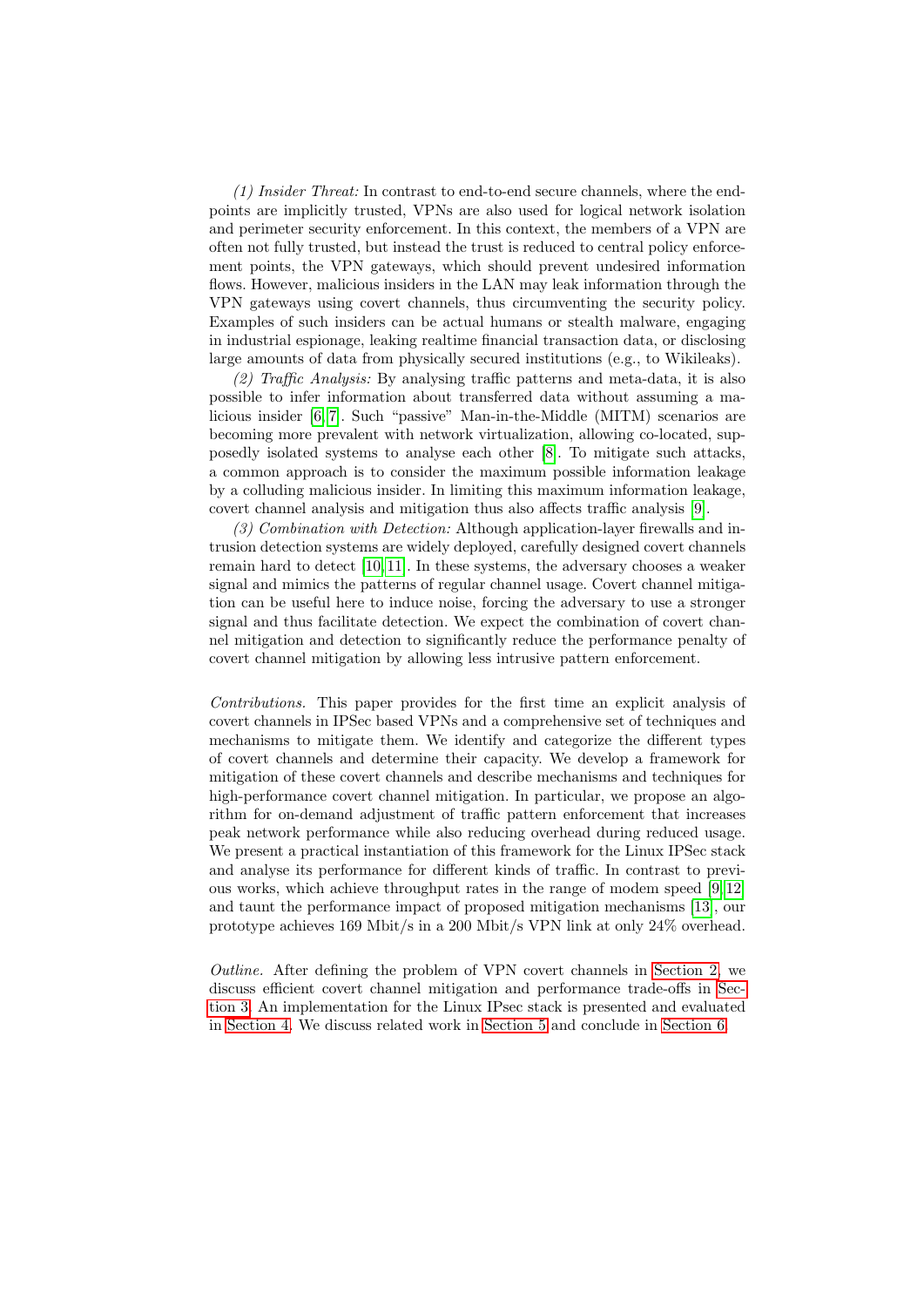## <span id="page-2-0"></span>2 Problem Setting and Adversary Model

In the following we define the problem of covert channels in VPNs. Note that our definition differs from previous, less explicit considerations, which consider communication between legitimate VPN participants and are better described as steganographic channels [\[14](#page-16-12)[–16\]](#page-16-13). Although we limit ourselves to VPNs in state-of-the-art IPsec configuration [\[17\]](#page-16-14), most of our results can be generalized.

#### 2.1 System Model and Terminology

As illustrated in [Figure 1\(a\),](#page-3-0) we consider a VPN comprised of two or more Local Area Networks (LANs) that are inter-connected over an insecure Wide Area Network (WAN). In our scenario, the security goal of the VPN is not only to provide a secure channel (confidentiality, authenticity, integrity) but also to confine communication of LAN hosts to the VPN, i.e., to isolate the protected from the unprotected domain. VPNs are increasingly used for such logical isolation, to create secure virtualized or overlay networks, or simply enforce perimeter security in large companies [\[1–](#page-16-0)[3\]](#page-16-1). This de-facto security goal of isolating the protected from the unprotected domain, and its efficient implementation, is the main focus of this work.

For this purpose, we distinguish legitimate channels that transfer and protect user data according to the VPN security policy from covert channels that can be used to circumvent this policy. Covert channels exist because the legitimate channel acts as a shared resource between the protected and unprotected domain, exhibiting certain *characteristics* that can be manipulated and measured by different parties. We denote channels from the protected to unprotected domain and vice versa as outbound and inbound covert channels, respectively.

We measure the security of our system using the Shannon capacity of the covert channels, i.e., the information theoretic limit on the amount of information that can be transferred through them [\[6\]](#page-16-4). The covert channel capacity is given in bits per legitimate channel packet (bpp) or, where applicable, in bits per second (bps). The capacity of each covert channel  $type$  is denoted as  $C^{\text{type}}$ . The capacities are classified as maximum  $(m)$  vs. remaining  $(r)$  covert channel rate for inbound  $(in)$  vs. outbound  $(out)$  covert channels. For example, the maximum capacity of the outbound covert channel based on packet size is denoted as  $C_{m,out}^{\text{PttSize}}$ , or as  $C_{r,out}^{\text{PttSize}}$  after countermeasures have been applied. The remaining aggregated inbound and outbound covert channel rates are denoted as  $\hat{C}_{r,in}$  and  $\hat{C}_{r,out}$ , respectively.

## <span id="page-2-1"></span>2.2 Adversary Model

The adversary controls one or more compromised hosts in the LAN sites as well as an active MITM in the WAN. We refer to the LAN hosts controlled by the adversary as (malicious) insiders, regardless of whether they are controlled by actual humans or stealth malware. The adversary's goal is to establish a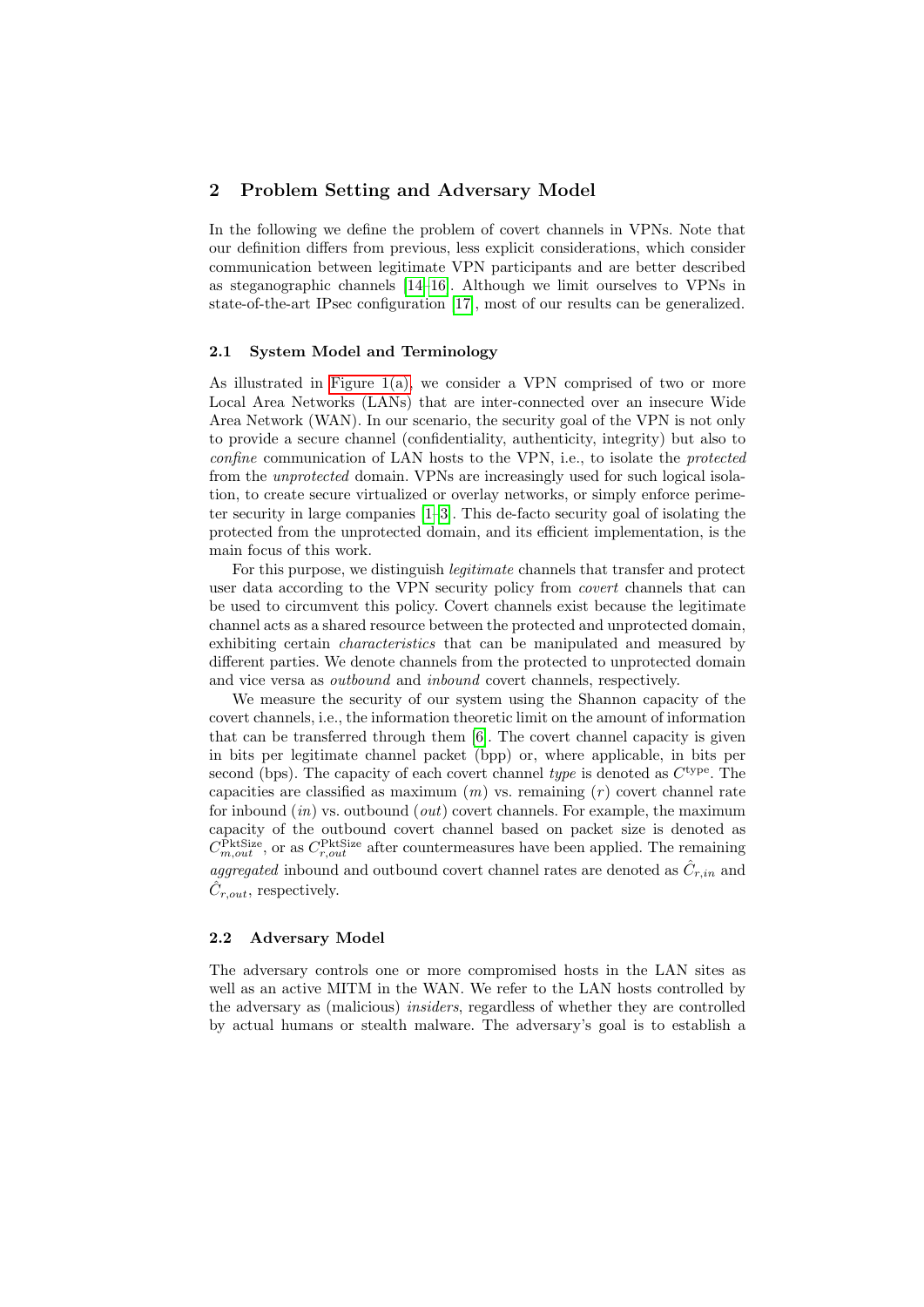<span id="page-3-0"></span>

<span id="page-3-2"></span>(a) A VPN with three LAN sites. The adversary (b) Inbound and outbound covert aims to exchange information between the MITM channels capacities for an IPsec and malicious insiders using covert channels. VPN with  $N+1$  endpoints.

Fig. 1. Problem scenario: A complex VPN with multiple identified covert channels.

communication channel between the MITM and one or more possibly colluding malicious insiders, as illustrated in Figure  $1(a)$ . This would allow the adversary to send instructions to the insiders or to leak information from the protected to the unprotected domain, breaching the perimeter security of the VPN. For this purpose, we assume a state-of-the-art IPsec configuration with authenticated encryption using ESP in tunnel mode [\[17\]](#page-16-14), and the cryptographic primitives and keys of the VPN are securely enforced by the VPN gateways. However, the legitimate VPN traffic can be manipulated by malicious parties in the protected and unprotected domains to exchange information that "survives" these packet transformation enforced by the VPN gateways.

Unfortunately, no systematic approach is known for identifying network covert channels apart from exhaustive search, and the categorization as storage or timing channels can be ambiguous [\[5\]](#page-16-3). We used a comprehensive analysis on the IPsec specification and related work on covert channels in network protocols  $(cf. Section 5)$  $(cf. Section 5)$ , as well as source code analysis and testing<sup>[5](#page-3-1)</sup> to identify potential covert channels in IPsec VPNs. IP-Tunneling and authenticated encryption by the IPsec gateways greatly simplified this problem, as none of the protocol headers that the MITM can read or modify (i.e., the outer IP and Encapsulated Security Payload (ESP) header) are directly available to the LAN hosts.

In total, we have identified only eight covert channels. As shown in [Fig](#page-3-2)[ure 1\(b\),](#page-3-2) the available covert channels comprise three storage-based channels based on fields in the outer IP header (ECN, DS, Flags) and five timing-based covert channels that manipulate Inter-Packet Delay (IPD), packet order (PktOrd), WAN capacity (PktDrop), and Path MTU Discovery (PMTUD). The remaining characteristic of the respective destination LAN of a packet (DestIP) does not constitute a covert channel in its own right but can act as amplification of other covert channels. A detailed discussion of the covert channels we identified in IPsec VPNs is available in the full version [\[18\]](#page-16-15).

<span id="page-3-1"></span><sup>5</sup> Specifically, we examined the IPsec implementations of the current Linux 2.6.32 to 2.6.38 and OpenBSD 4.7 to 4.8 releases.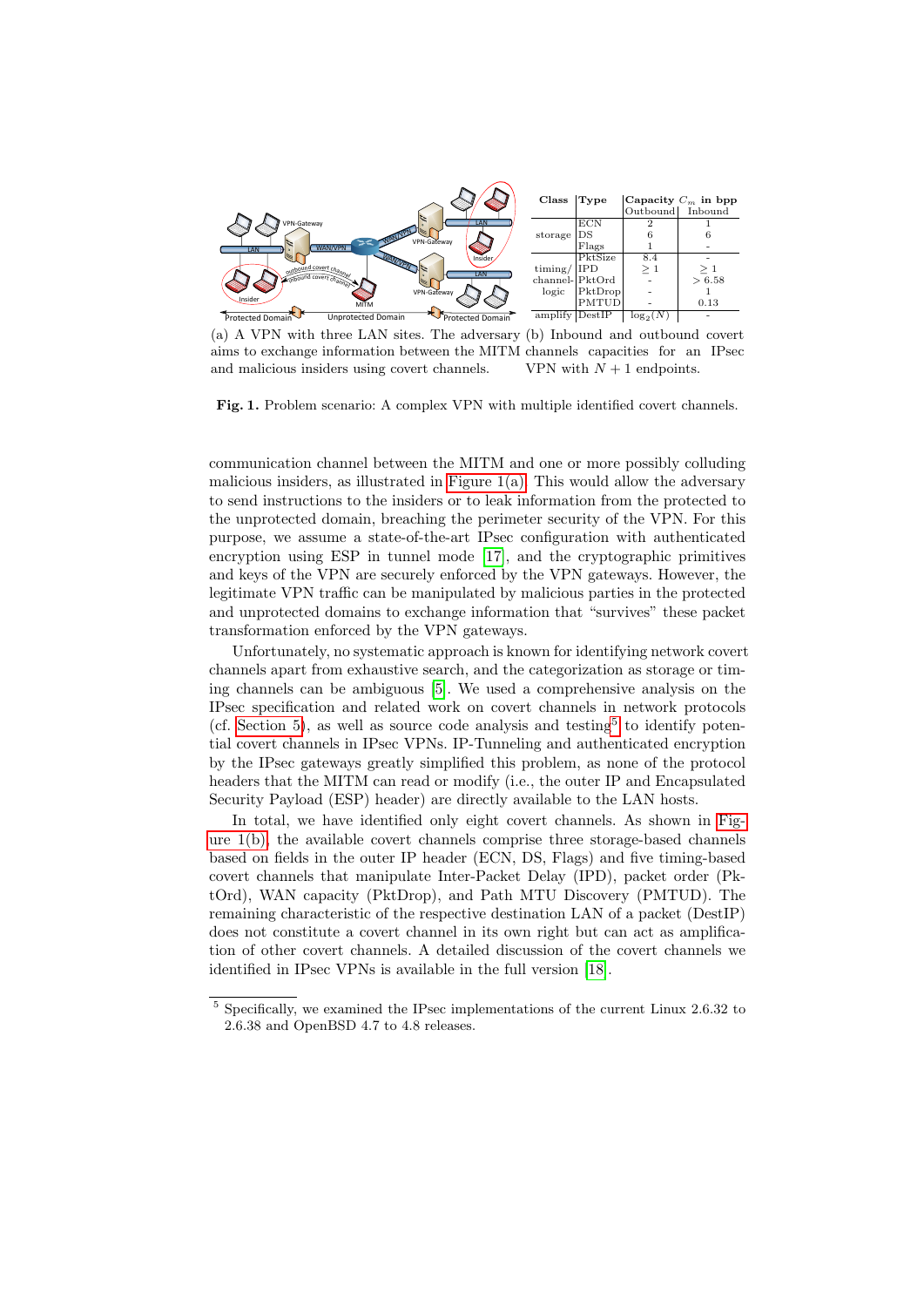We emphasize that some of these channels are implementation dependant, e.g., the treatment of ECN header flags or PMTUD at the VPN gateway, while others (IPD, PktSize, PktOrd) are generic problems faced by all packet-oriented channels. While we are confident to have identified all covert channels, we cannot account for all possible implementations and interpretations of IPsec. Hence in this paper we limit our considerations to the identified attack vectors.

# <span id="page-4-0"></span>3 Covert Channel-Resilient IPsec

In this section we present the design of a high-performance covert channelresilient IPsec, i.e., a system with low, known covert channel capacity and high throughput. We present novel or improved techniques for efficient covert channel mitigation in [Section 3.1.](#page-4-1) [Section 3.2](#page-7-0) considers the performance of different mitigation strategies, introducing on-demand performance trade-offs. Finally, we derive the remaining aggregated inbound and outbound covert channel capacities of the system in [Section 3.3.](#page-10-0)

## <span id="page-4-1"></span>3.1 Covert Channel Mitigation

In the following we present and improve efficient mitigation mechanisms for each of the covert channels identified in [Section 2.2.](#page-2-1)

Packet Size (PktSize). The packet size characteristic is usually addressed by padding packets to maximum size or assuming them to be of constant size [\[6\]](#page-16-4). However, as the product throughput =  $\text{plt\_size} \cdot \text{plt\_rate}$  is constant for a given link, enforcement of small packet sizes can reduce the load per packet significantly, allowing higher packet rates and more simultaneous connections.

It was previously proposed to allow multiple alternate packet sizes [\[19\]](#page-16-16), but then the ratio between packets of different sizes creates another covert channel. Mode Security [\[20\]](#page-16-17) was proposed to manage the switching between different enforcement modes and audit such a remaining covert channel. However, real network traffic is often mixed, i.e., packet streams using different packet sizes are often transmitted at the same time. Moreover, the enforcement of small packet sizes is problematic for IP protocols: With Path MTU Discovery (PMTUD), the connection endpoints quickly detect and adapt to the maximum allowed packet size of an IP route, but only slowly recover to a larger MTU using a conservative trial-and-error approach. This active adaption also makes it harder for the VPN gateways to estimate the actual demand for larger packets.

We address these problems by combining packet padding with transparent fragmentation and multiplexing, mechanisms that were previously only considered for traffic obfuscation [\[21\]](#page-17-0). Packet fragmentation within IPsec allows us to efficiently and transparently enforce various packet sizes at the gateway without influencing the channel's Path MTU (PMTU). This is different from regular IP fragmentation before or after IPsec processing, which results in visible fragments either on the LAN or WAN sides that could again be used as covert channels.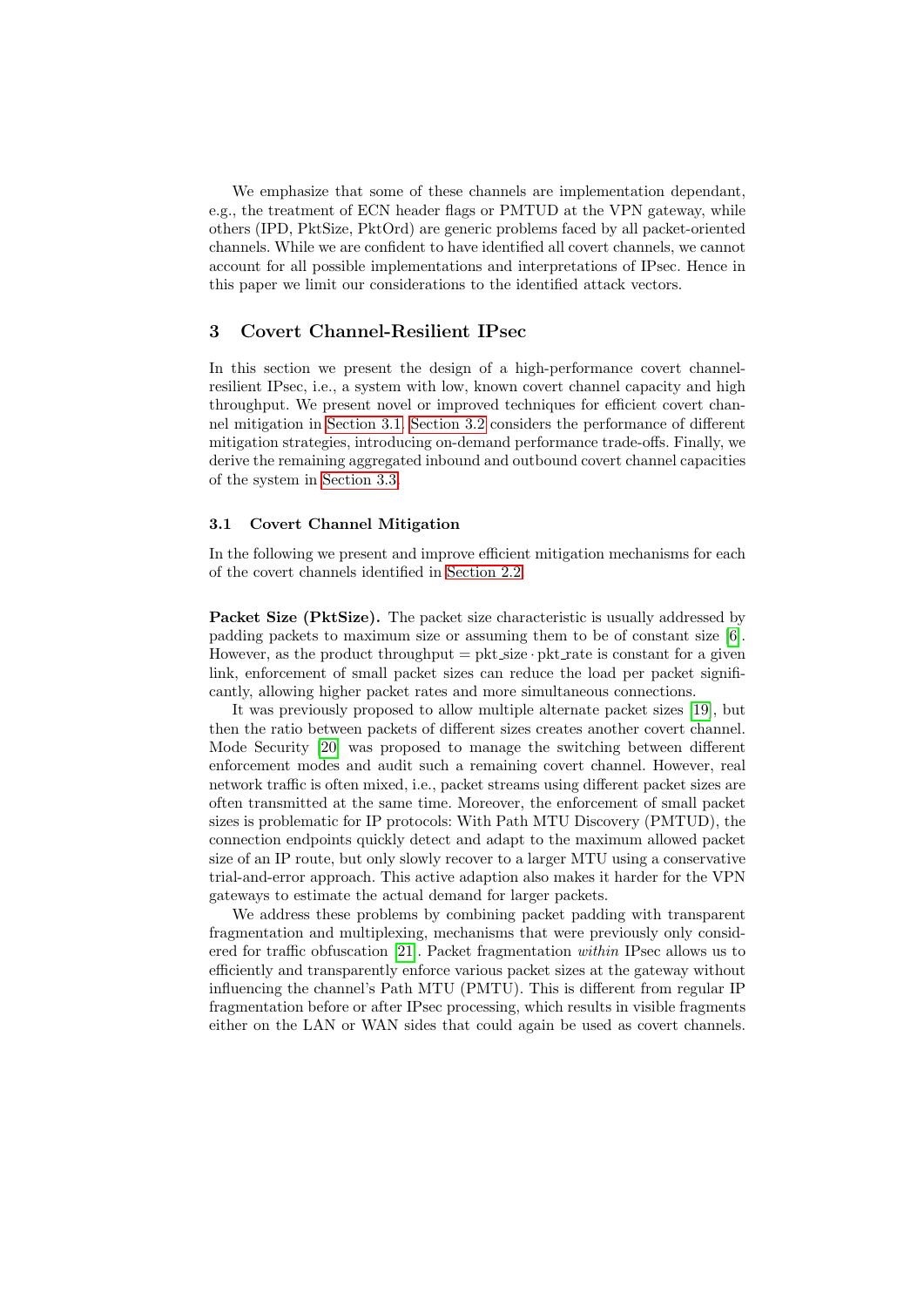On the other hand, packet multiplexing can be used to reduce packet padding overhead, and in general to reduce the IPsec encapsulation overhead (ESP, IP).

When working with mixed traffic, the sender gateway first fragments large packets and then attempts to multiplex small packets or fragments into the padding area of previously processed packets that are still in the packet buffer. At the receiving gateway, packets are first de-multiplexed and then defragmented.

<span id="page-5-0"></span>Inter-Packet Delay (IPD). The covert channel based on IPDs and its mitigation were subject of several previous works (e.g., [\[6,](#page-16-4) [10,](#page-16-8) [22](#page-17-1)[–24\]](#page-17-2)). In theory, it is easily eliminated by enforcing a fixed IPD at the VPN gateway, inserting dummy packets when no real packets are available [\[24\]](#page-17-2). However, due to the very high packet rates in modern networks, even short periods of non-optimal enforcement of IPDs (and thus packet rate) at the VPN gateway quickly result in packet loss due to packet buffer overflows or network congestion. This is particularly critical for Internet protocols, where packet loss triggers congestion avoidance, degrading overall throughput independently of the packet rate enforced by the VPN gateways. The effect can be partly mitigated with large packet buffers; however, large buffers can also create high packet delays, degrading network responsiveness [\[25\]](#page-17-3). Also, the optimal enforced packet rate can be very large in modern networks, creating a high computational overhead for the time-synchronous packet processing. For example, to saturate a 100 Mbit/s link with 200 byte packets, an average IPD of  $\frac{500 \text{ byte}}{100 \cdot 10^6 \text{ byte/s}} = 2 \mu s$  should be enforced. Finally, one must consider inaccuracies in the timing enforcement that appear at high system loads [\[23,](#page-17-4) [26\]](#page-17-5): Since high activity on the LAN interface can influence the system load of the gateway, a LAN host may induce inaccuracies in the IPD enforcement of the gateway that can again be measured by the Man-in-the-Middle (MITM), yielding  $C_r^{\text{IPD}'} = 0.16$  bps [\[9\]](#page-16-7).

We have implemented the traffic reshaping inside the Linux kernel, using the modern High-Precision Event Timer (HPET) infrastructure for packet scheduling with nanosecond resolution. This substantially reduces the overhead of context switching and buffering, allowing an IPDs in the range of microseconds rather than several milliseconds (e.g., [\[9,](#page-16-7) [12\]](#page-16-10)) and noticeably improves throughput and responsiveness. To maintain good system performance at even higher packet rates we use packet bursts, i.e., we translate very low IPDs into bursts of multiple packets at correspondingly larger delays. For optimal packet buffering our system adjusts the buffer size depending on the currently enforced IPD. This prevents long delays at low rates while allowing generous buffering at high rates.

To address the problem of timing inaccuracies, we use the high resolution of the HPET timers to monitor and actively compensate for timing inaccuracies in randomized IPD enforcement. Specifically, we exploit the fact that determining timing inaccuracies during randomized IPD enforcement is harder for the remote MITM than for the local system. The adversary always requires significantly more measurements to first detect the variance of the random IPD enforcement and then the inaccuracy in the enforced variance [\[23\]](#page-17-4), while the VPN gateway itself can directly compare the intended versus actual packet sending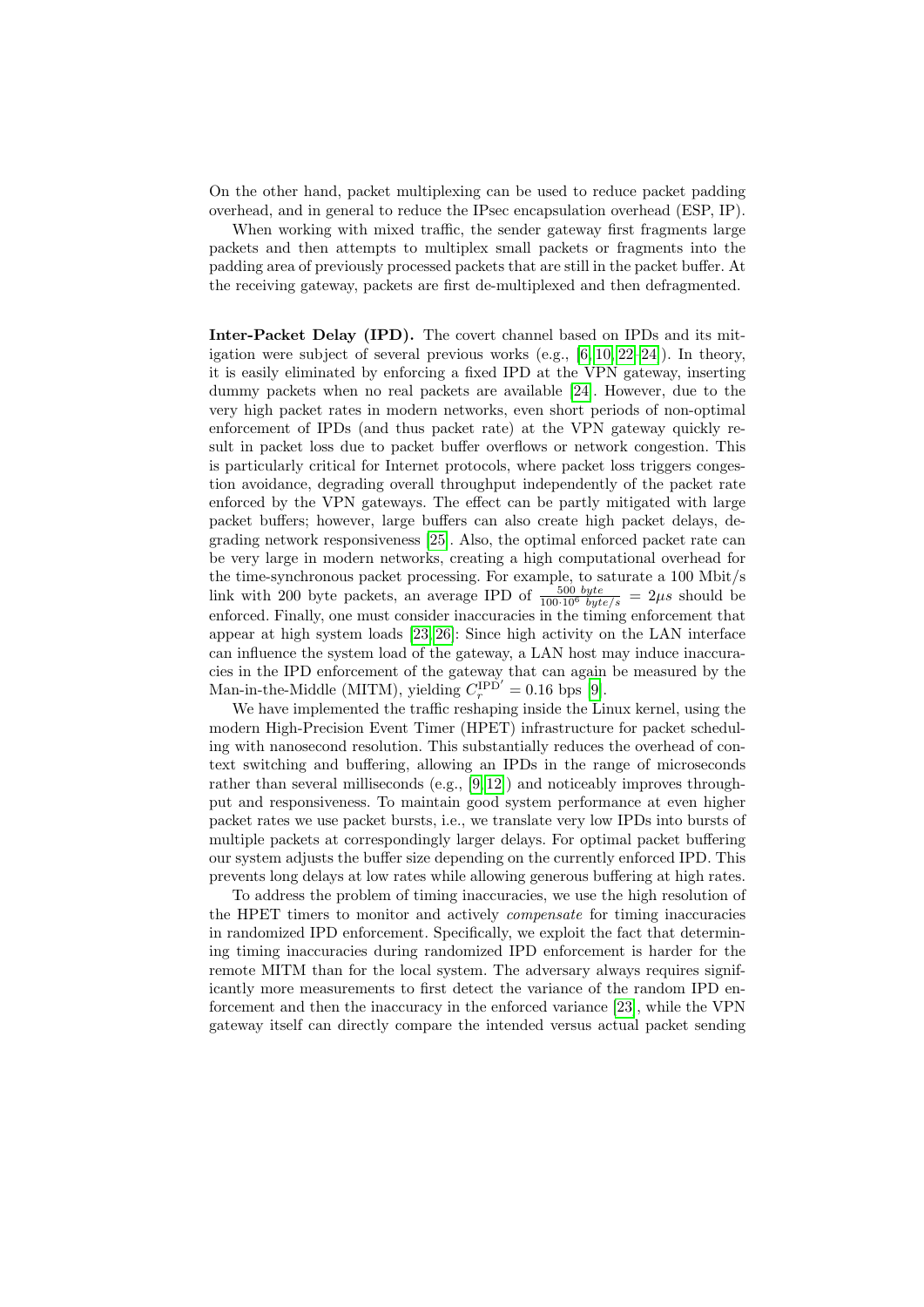time. Hence, the gateway can approximate the current inaccuracy faster, requiring less measurement samples. Given this knowledge of unintended change in IPD variance, we let the VPN gateways compensate for the enforcement inaccuracy by dynamically compensating the variance of the IPD enforcement. This prevents the adversary from ever measuring the actual inaccuracy, eliminating the timing channel  $(C_r^{\text{IPD}} = 0)$ . However, further evaluation with specialized network hardware is needed to confirm (the non-existance of) this effect.

Packet Order (PktOrd). Sequence numbers in protocol headers have been used before to create a covert or steganographic channel based on packet reordering [\[16,](#page-16-13) [27\]](#page-17-6). However, in contrast to previous works we can eliminate this channel in the VPN scenario using the IPsec anti-replay window and secure sequence numbers in Encapsulated Security Payload (ESP).

IPsec implementations maintain a bitmap of the last  $r$  seen and unseen sequence numbers so that replay attacks within the window size can be detected and older packets discarded. To eliminate communication through packet reordering, we propose to implement this window as a packet buffer, where new packets are inserted sorted by their ESP sequence number and leave the buffer as the window advances. As a result, all packets forwarded from the VPN gateway into the LAN are ordered and the covert channel is eliminated:  $C_{r,in}^{\text{PktoOrd}} = 0$ .

Unfortunately, the approach is problematic for low packet rates, since the window may advance slowly and individual packets are not forwarded fast enough. We solve this issue by establishing a certain maximum IPD (e.g., 50ms) at the sender and assure that at least  $r$  dummy packets are sent by a gateway before a connection is stopped. These constraints are necessary in any case to assure network responsiveness and hide short periods of inactivity.

Packet Drops (PktDrop). In general, it appears impossible to eliminate covert channels based on packet dropping in the WAN. Mitigation with error correction codes is expensive and easily defeated by dropping even more packets. Instead, we propose to mitigate the channel by injecting noise, by increasing packet loss proportionally to the actual packet loss.

Specifically, the gateways maintain a buffer  $p$  of size  $d$ . At the sender gateway, packets are buffered in p and their order is randomized before encapsulation. At the receiver gateway, the packets are again collected in  $p$  and the number of dropped packets i is determined based on their ESP sequence number. If  $i > 0$ , the gateway drops another j packets from the current buffer, such that  $i+j=2^x$ , where  $1 < x \leq \log_2(d)$ , and forwards the remaining packets after randomizing their order once again. As a result, the MITM can choose the overall number of packets to be dropped but cannot select which packets to drop, resulting in a symbol space of  $\log_2(d) + 1$  packets per window d. The remaining covert channel capacity is then  $C_{r,in}^{\text{PktDrop}} = \frac{1}{d} \cdot \log_2(\log_2(d) + 1)$  bpp.

Similar to the above packet re-ordering mitigation, the inbound packet buffer at the receiving gateway is problematic for very low traffic rates and requires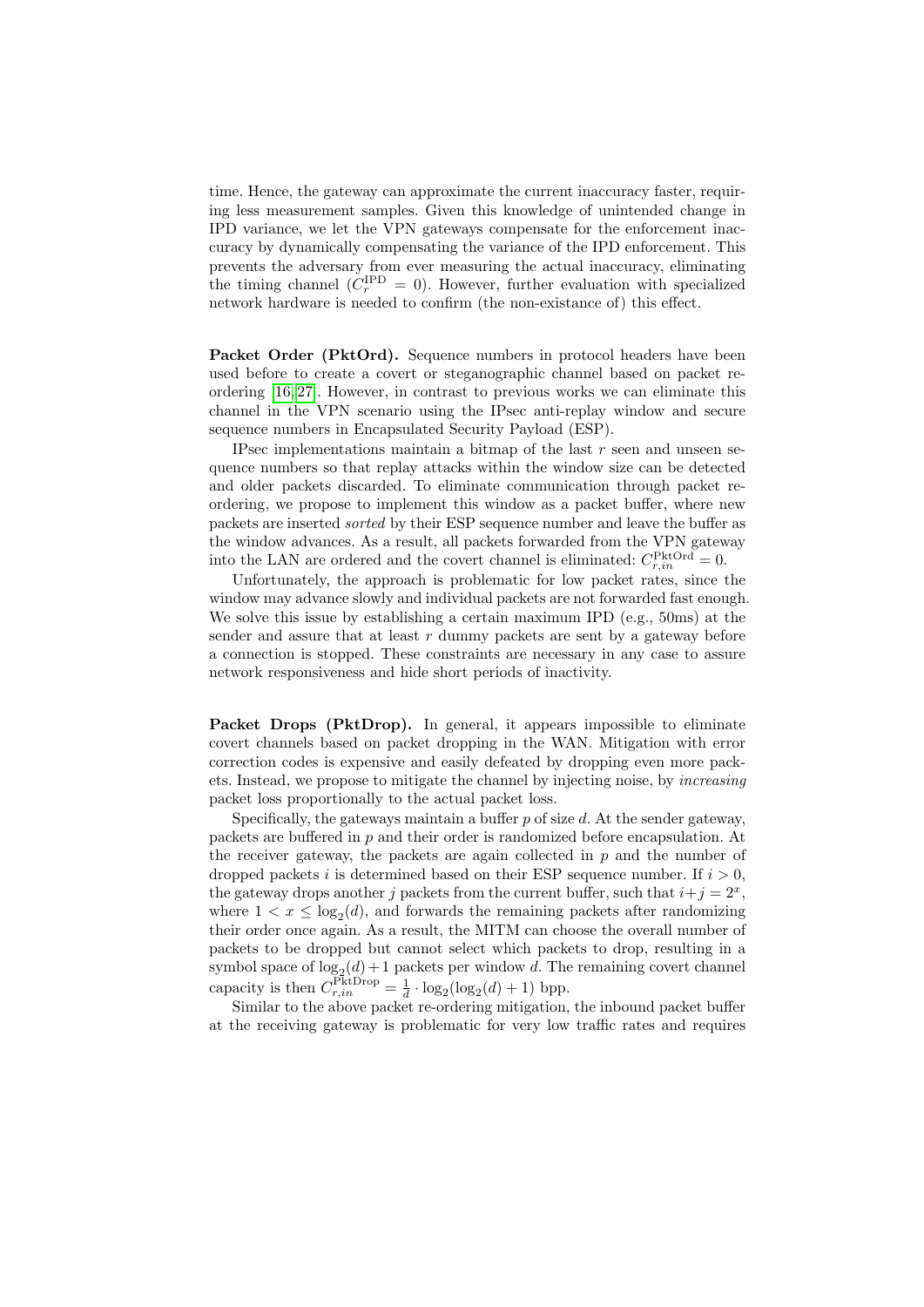similar restrictions to assure a steady stream of (dummy) packets. The implementation can be simplified at the cost of a slightly higher covert channel rate by removing the randomization buffer at the sending gateway and re-using the anti-replay window for dropping the additional  $j$  packets.

Path MTU Discovery (PMTUD). To our knowledge, no previous work considered the possibility of covert channels based on PMTUD, in particular with respect to VPNs. Since PMTUD is critical for good network performance, we do not disable it but instead mitigate the channel by enforcing limits on the rate and values that are propagated by the VPN gateways into the LAN.

In particular, we limit the possible PMTU values by maintaining a list of common PMTU values and only propagate the respective next lower PMTU to the LAN. Such common PMTUs values can be established on site or can be derived from previously proposed performance optimizations for PMTUD [\[28\]](#page-17-7). The rate limitation of PMTU propagation is problematic in general, as a lack of MTU adaption will lead to packet loss. However, in our case the current PMTU is always known to the trusted VPN gateways, which can then use the transparent fragmentation feature from PktSize enforcement to translate between LAN and WAN packet sizes. Considering the 10 most common PMTUs and an average interval of, e.g., 2 minutes [\[28\]](#page-17-7) between propagation of PMTU changes, our measures reduce the covert channel rate to less than  $C_{r,in}^{\text{PMTUD}} = 0.02$  bps.

Storage-based Channels (ECN, DS, Flags). The storage-based covert channels exploiting the Explicit Congestion Notification (ECN), Differentiated Services (DS) and IPv4 Flags handling of IP/IPsec are easily eliminated by resetting the respective fields of the outer IP header at encapsulation and ignoring them during decapsulation. Normalizing the IPv4 Flags field is unproblematic as en-route fragmentation is deprecated in IP. However, eliminating the ECN and DS covert channels disables these performance optimizations in the WAN.

## <span id="page-7-0"></span>3.2 Mitigation Policies and Performance

In this section, we discuss different covert channel mitigation policies that can be enforced using the techniques described in [Section 3.1.](#page-4-1) We start by discussing the problems of previously proposed Fully Padded Channel and Mode Security approaches, and then propose a new system for on-demand, dynamic adaption of the enforced channel characteristics. We focus on the IPD and PktSize enforcement mechanisms, since they have by far the highest performance impact.

<span id="page-7-1"></span>Fully Padded Channel. When applied without any performance trade-offs, the mitigation mechanisms described in [Section 3.1](#page-4-1) result in a *fully padded chan*nel: The WAN packet stream is constantly padded to the maximum desired throughput rate and packet size. However, this mitigation policy has several disadvantages: (1) The system must compromise between high throughput and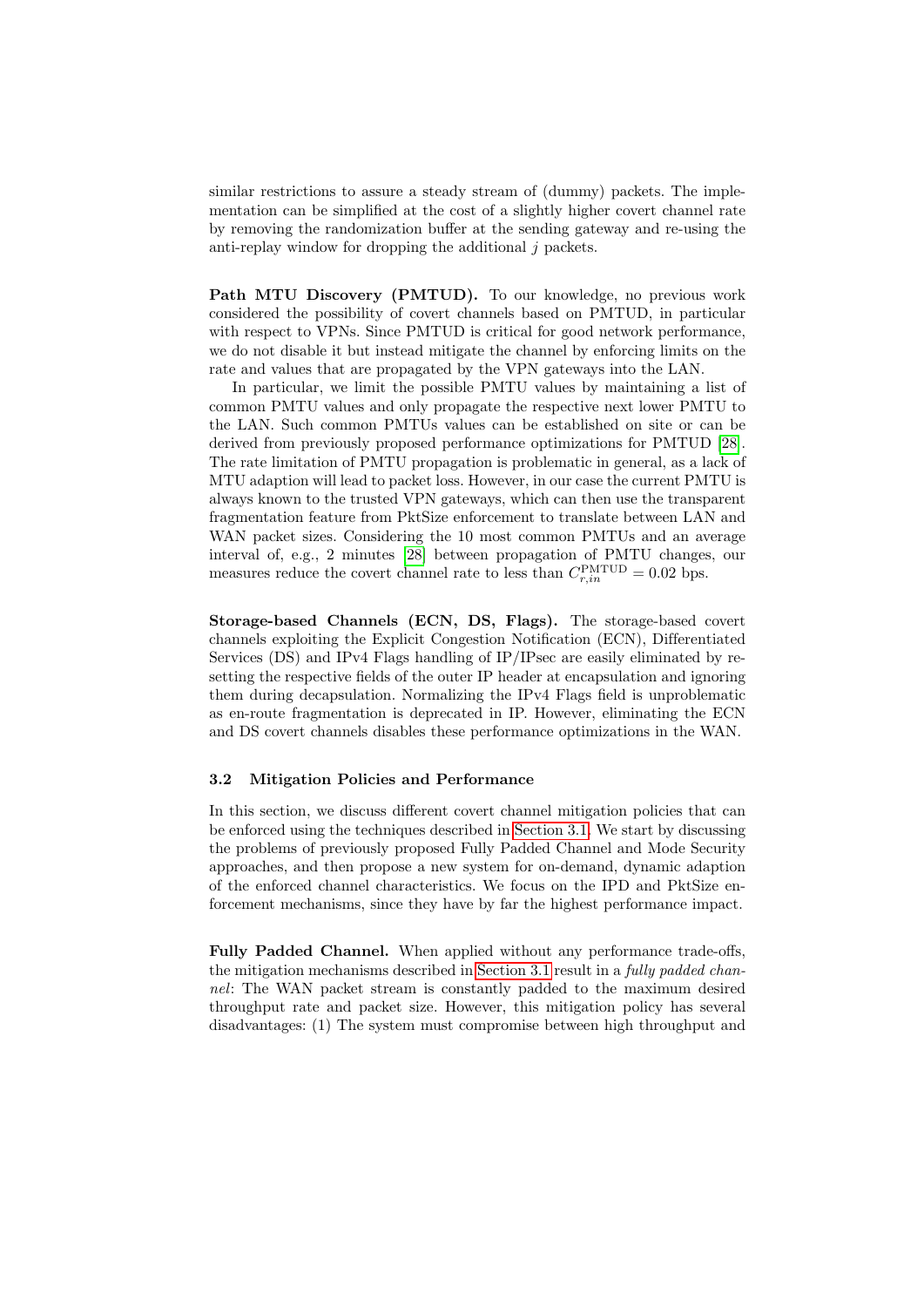responsiveness, likely opting to enforce maximum packet sizes to reduce fragmentation overhead; (2) the maximum (desired) network load is constantly enforced in both directions, reducing overall performance due to network congestion; (3) TCP/IP congestion avoidance algorithms do not work, since any rate throttling is compensated by additional channel padding. In case of temporary reductions in WAN capacity, this leads to repeated packet loss and throttling, until the network is not usable anymore. Hence, the fully padded channel policy is unfit for practical use, except in private/dedicated physical infrastructures.

Mode Security. Mode Security is a generic scheme for trading covert channelresilience against system performance. This is done by organizing system operation in a set of alternative operation modes that can be switched at a certain rate [\[20\]](#page-16-17). The current operation mode is then selected such that performance penalty and/or overhead produced by the covert channel mitigation is minimized. Since the operation mode is typically adapted depending on the actually required usage, the adaption itself may be exploited as a covert channel. In this case, the covert channel capacity can be given as  $C_{out}^{\text{ModeSec}} = R \cdot \log_2(M)$ , where  $M$  is the number of operation modes and  $R$  is the maximum rate at which the operation mode can be changed (transition rate).

Mode Security was used to estimate the theoretic network overhead and covert channel capacity [\[6\]](#page-16-4). However, this assumes an algorithm that can determine the optimal operation mode to switch to. To the best of our knowledge, no practical implementation and evaluation of this mechanism exists; in particular, no strategies have been proposed to automatically determine and apply the optimal operation mode in the face of often unpredictable traffic, with exponential rate increases and congestion avoidance algorithms. In fact, our attempts to directly apply Mode Security to on-demand covert channel mitigation resulted in poor performance, with TCP throughput benchmarks becoming stuck at very low packet rates or completely losing the connection.

<span id="page-8-0"></span>On-Demand Mode Security Management. An algorithm for on-demand adaptation in network covert channel mitigation must accommodate multiple conflicting constraints. It must quickly react to changes in channel usage to elude congestion avoidance algorithms, yet the amount of possible mode changes should be minimal. Moreover, the employed packet queue should buffer packet bursts at various average packet rates, yet react quickly when the current average rate is overused by dropping individual packets. We address these conflicts using the following regulation mechanisms:

Token Bucket Filter. We generalize the transition rate R of the Mode Security paradigm to a token bucket filter [\[29\]](#page-17-8). Tokens are generated at a fixed rate R and each mode transition consumes a token from the token bucket. This allows us to "save up" unused mode transitions in form of tokens and consume them on demand, at temporarily higher rates than R. The amount of cached tokens is limited by the token bucket size and the *average transition rate*  $\overline{R}$  is bound by the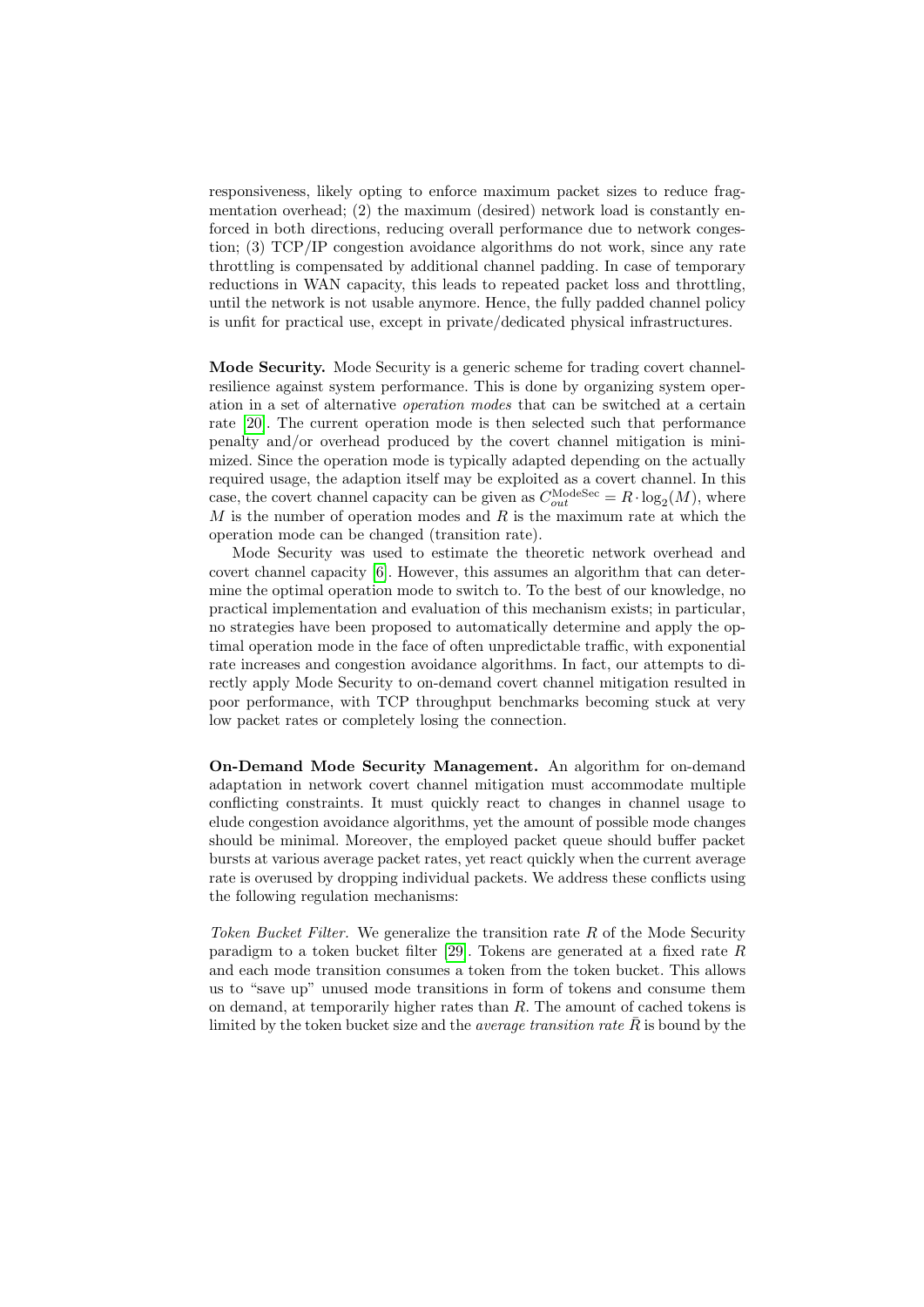<span id="page-9-0"></span>

| 1 while $true$ do       |                                                                                           | Type       | Max. Capacity |        | Rem. Capacity                       |          |
|-------------------------|-------------------------------------------------------------------------------------------|------------|---------------|--------|-------------------------------------|----------|
| $\mathbf 2$             | $(r_{\text{LAN}}, r_{\text{frag}}, r_{\text{mplex}}) \leftarrow \text{get-stats}()$       |            | $C_m$ in bpp  |        | $C_r$ in bps                        |          |
| 3                       | $r_{\rm opt} \leftarrow r_{\rm LAN} + r_{\rm frag} - r_{\rm mplex}$                       |            |               |        | Outbound Inbound   Outbound Inbound |          |
| $\overline{\mathbf{4}}$ | $r_{\text{avg}} \leftarrow 0.1 \cdot r_{\text{opt}} + 0.9 \cdot r_{\text{avg}}$           | ECN        |               |        |                                     |          |
|                         |                                                                                           | DS         | 6             |        |                                     |          |
| 5                       | case $r_{\rm{opt}} > 0.9 \cdot r_{\rm{now}}$                                              | Flags      |               |        |                                     |          |
| 6                       | $r_{\rm amp} \leftarrow (r_{\rm max} - r_{\rm opt})/t_{\rm num}$                          | PktSize    | 8.4           |        |                                     |          |
|                         | $r_{\text{new}} \leftarrow r_{\text{opt}} + \frac{1}{2}r_{\text{quant}} + r_{\text{amp}}$ | <b>IPD</b> | >1            | >1     |                                     |          |
|                         |                                                                                           | PktOrd     |               | > 6.58 |                                     |          |
| 8                       | case $r_{\text{now}} > 1.1 \cdot r_{\text{avg}} \wedge t_{\text{num}} > t_{\text{dec}}$   | PktDrop    |               |        |                                     | $\leq 5$ |
| 9                       | $r_{\text{new}} \leftarrow r_{\text{ave}}$                                                | PMTUD      |               | 0.13   |                                     | 0.02     |
| 10                      | $r_{\text{new}} \leftarrow$ quantatize( $r_{\text{new}}, r_{\text{quant}}$ )              | DestIP     | $log_2(N)$    |        | $log_2(N)$                          |          |
| 11                      | sleep(ival)                                                                               | Overall    | >18.4         | >15.64 |                                     | < 5.02   |

(a) Simplified pseudo-code for dynamic (b) Maximum and remaining covert channel packet rate adjustment in steps of  $r_{\text{quant}}$ . capacities for VPNs with  $N+1$  endpoints.

<span id="page-9-1"></span>Fig. 2. Design of high-performance covert channel mitigation.

rate  $R$  at which new tokens are generated. Thus, the token bucket filter allows us to immediately react to changes in network usage, before connection throttling kicks in or network delays become noticeable. Further, the token bucket status may influence and optimize decisions on the operation mode to be enforced.

Aggressive Increase. Network throughput is scaled mainly based on its packet rate  $r$ , with typically exponential rate increase until the first network bottleneck is detected. While the optimum WAN packet rate  $r_{opt}$  is easily calculated based on the currently observed LAN rate  $r_{\text{LAN}}$ , fragmented and multiplexed packets ( $r_{\text{frag}}, r_{\text{mplex}}$ ), the derivation of the next enforced packet rate  $r_{\text{new}}$  is more involved, as shown in Figure  $2(a)$ .

To adequately consider exponential rate increases without requiring too frequent changes to  $r_{\text{now}}$ , our rate increase phase is designed to constantly *overes*timate the current optimal packet rate  $r_{\rm opt}$ , by increasing  $r_{\rm now}$  as soon as it is approached by  $r_{\rm opt}$  (cf. [Figure 2\(a\),](#page-9-0) Line 5). Combined with buffering and short monitoring intervals  $ival \approx 200$ ms, this approach successfully eludes congestion avoidance algorithms and prevents undesired throughput throttling. However, the overestimation should also not be too large, as it directly affects the padding overhead and can also reduce the inbound traffic rate due to the imposed network load. Moreover, all stored tokens may be used up before a reasonably high packet rate  $r_{\text{now}} \approx r_{\text{max}}$  is reached, resulting in bad performance until new tokens are generated. Hence we also include an amplification mechanism that increases the rate  $r_{\rm opt}$  in larger steps  $r_{\rm amp}$ , depending on the currently available amount of tokens  $r_{\text{num}}$  (Line 6f.). This prevents the system from becoming "stuck" at low packet rates, at the cost of potentially high padding overhead in cases where such amplification was not required.

Conservative Slowdown. When putting the WAN channel in a state of decreased performance, we must take care that sufficient transition tokens are available to adequately adapt to a possible subsequent usage increase as outlined above. In contrast to the aggressive rate increase policy, any reduction in the enforced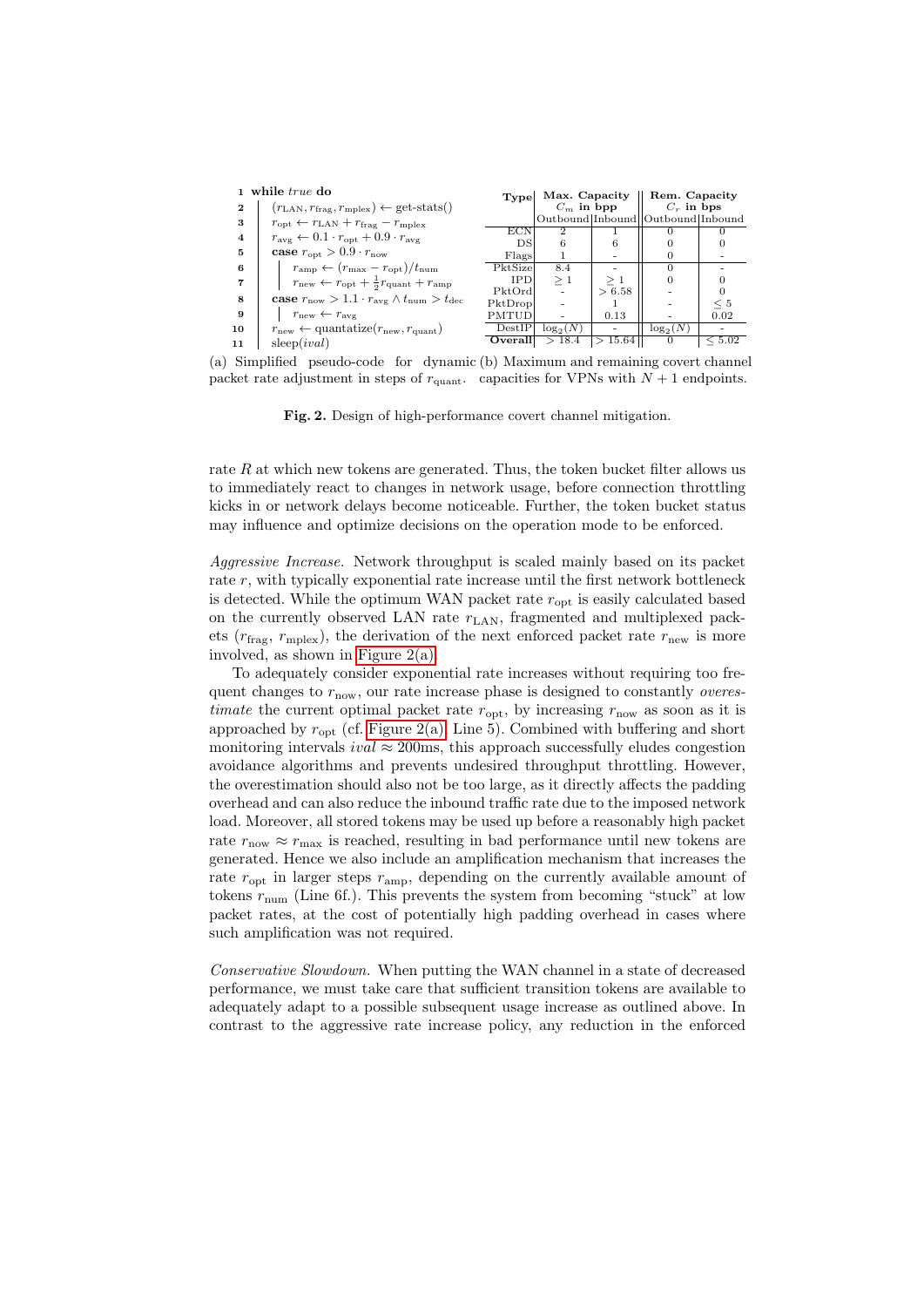traffic rate is therefore delayed until a certain amount of tokens  $t_{\text{dec}}$  have been collected in the token bucket. Moreover, to reduce the impact of short-term fluctuations in the packet rate, the rate is only reduced based on the longer-time average traffic rate  $r_{\text{avg}}$ , as shown in [Figure 2\(a\)](#page-9-0) Line 8f. Overall, the described approach saves up tokens in the "slowdown" phases while aggressively spending them in the "increase" phase, creating an equilibrium around  $t_{\text{dec}}$  and  $r_{\text{ave}}$ .

Dynamic Queue Size with RED. When dynamically adjusting the overall throughput of the WAN channel, we must also adjust the size of the packet queue accordingly. At small rates, a lot of packets may build up in a large queue, leading to large delays and timeouts. Similarly, a small queue is not effective at supporting a channel with high packet rates. Hence, we dynamically adapt the queue size based on the desired maximum buffering delay and the currently enforced packet rate. Eventually, the WAN channel or its enforcement policy may also reach a point where further rate increases are not possible. In this case, the endpoints should be notified of the current throughput limit as quickly as possible, without dropping several packets at once due to full buffers. We achieve this by deploying Random Early Detection (RED) [\[30\]](#page-17-9) as the packet queue's dropping policy, so that packets are randomly dropped with increasing queue usage.

We implemented several variations of this approach and evaluated the effect of different parameters on the short-term and long-term usage adaption. The achieved performance and adaptation behavior is presented in [Section 4.3.](#page-13-0)

### <span id="page-10-0"></span>3.3 Remaining Covert Channel Capacity

In the following we summarize the identified covert channels and derive the aggregated remaining covert channel capacity of our covert channel-resilient VPN.

Unfortunately, it is not possible to give all the covert channel rates in a closed form and with comparable units. Several covert channels also depend on additional parameters like network PMTU or minimum WAN packet rate. To provide a reasonable overview of the overall effectiveness of the covert channel mitigation, we have used the capacity estimations derived in the examples of [Section 3.1,](#page-4-1) assuming a state-of-the-art IPsec VPN configuration (cf. [Section 2\)](#page-2-0).

[Figure 2\(b\)](#page-9-1) lists the individual covert channel capacities for the unmitigated  $(C_m)$  and mitigated  $(C_r)$  case. Considering that today's networks easily transmit several thousand packets per second, i.e., 1 bpp  $\gg$  1 bps, our system results in significant improvements over standard IPsec. In fact, all outbound covert channels are completely eliminated, except for the DestIP channel. However, as explained in [Section 2.2,](#page-2-1) the DestIP characteristic does not by itself constitute a covert channel but can only be used to amplify other channels. Hence, the overall remaining covert channel capacity is given by  $\hat{C}_{r,out} = C_{out}^{\text{ModeSec}} \cdot C_{out}^{\text{DestIP}}$ .

For the less critical inbound covert channels (e.g., control channels for stealth malware), only the channels based on PMTUD and PktDrop remain. The Pkt-Drop covert channel has the highest impact with  $C_{r,in}^{PktDrop} \leq 5$  bps and is easy to exploit. Since the PMTUD channel could be exploited at the same time, their capacities must be added up:  $\hat{C}_{r,in} = C_{r,in}^{\text{PktDrop}} + C_{r,in}^{\text{PMTUD}} = 5.02$  bps.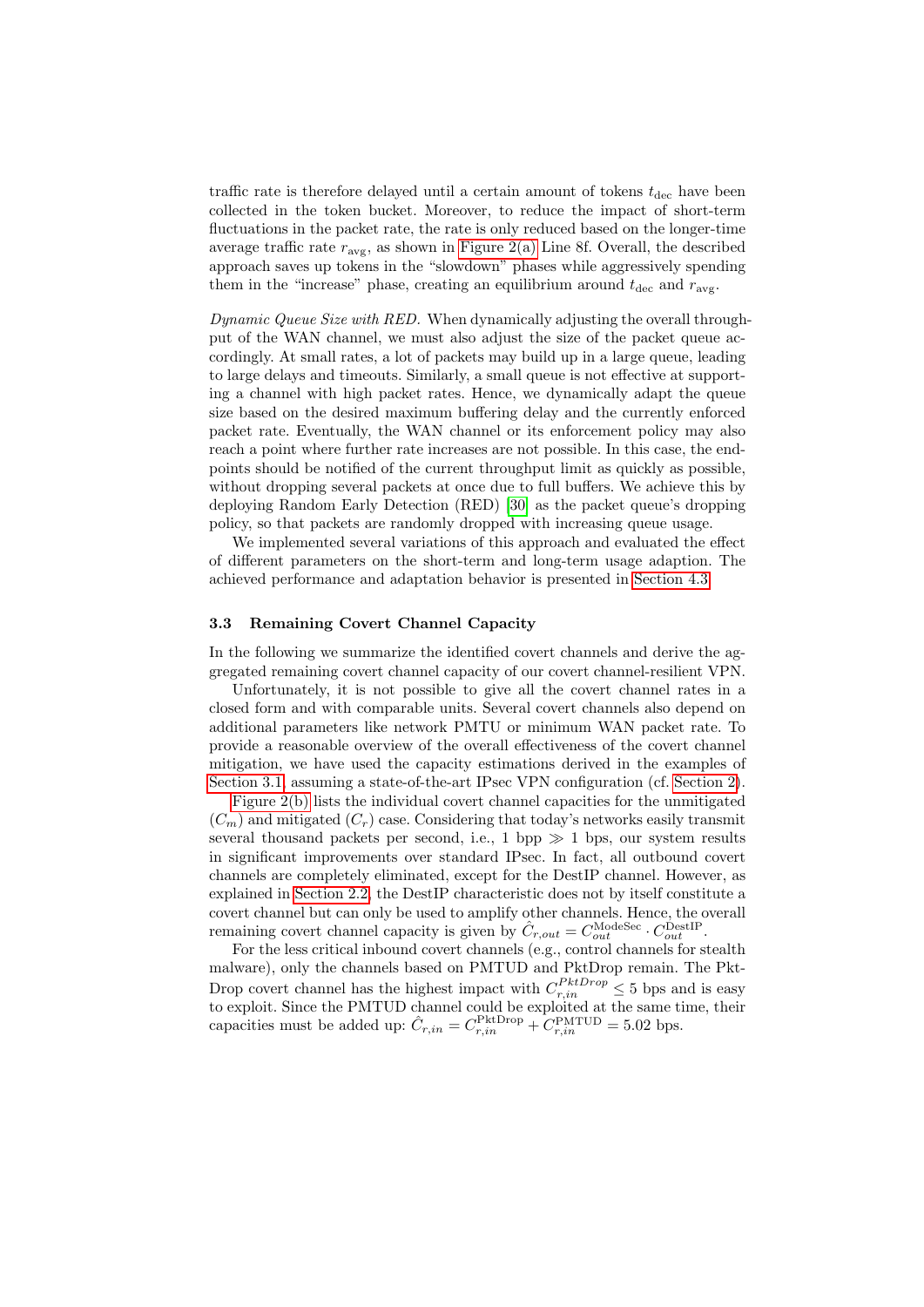<span id="page-11-1"></span>

<span id="page-11-2"></span>Fig. 3. Implementation architecture and encapsulation protocol.

## <span id="page-11-0"></span>4 Practical Covert Channel Mitigation with Linux

In this section we describe the instantiation of our system based on the Linux IPsec stack and analyse the achieved network performance and behavior.

In our prototype implementation and evaluation we only consider the mitigation of outbound covert channels, since information leakage from the protected to the unprotected domain is usually considered more critical (e.g., consider Bell-LaPadula [\[31\]](#page-17-10)). Moreover, from our discussions in [Section 3](#page-4-0) it is clear that outbound covert channel mitigation is more efficient, as it requires less buffering and processing but is more effective in reducing the covert channel capacity.

## 4.1 Architecture and Implementation Details

We have implemented a High-Performance Covert Channel Mitigation (HPCM) system inside the IPsec stack of the Linux kernel. The architecture and encapsulation protocol are based on the Traffic Flow Confidentiality (TFC) project, a system for probabilistic traffic flow obfuscation and re-routing in IPsec [\[21\]](#page-17-0). We revised and extended TFC to support High-Precision Event Timers (HPETs), fragmentation, multiplexing and dummy packet generation that is indistinguishable from real traffic payloads, elimination of storage-based covert channels in the encapsulation headers and, most importantly, a interface for packet processing statistics and flexible policy enforcement in userspace. The resulting architecture is illustrated in Figure  $3(a)$ . In kernelspace, the HPCM Engine processes packets as part of the IPsec subsystem, rewriting problematic header fields and enforcing the currently desired size and IPD constraints as described in [Section 3.1.](#page-4-1) In userspace, the HPCM Manager collects processing statistics from the enforcement engine and combines them with the observed inbound LAN traffic to determine the optimal enforcement parameters, as presented in [Section 3.2.](#page-8-0)

For flexible packet padding and rerouting, TFC deploys its own encapsulation protocol with explicit signalling flags and length header [\[21\]](#page-17-0). To also support transparent fragmentation and multiplexing within our system, we extend the TFC protocol with an optional 32 bit fragmentation extension header as illustrated in [Figure 3\(b\).](#page-11-2) The employed header format is compatible with the IPv4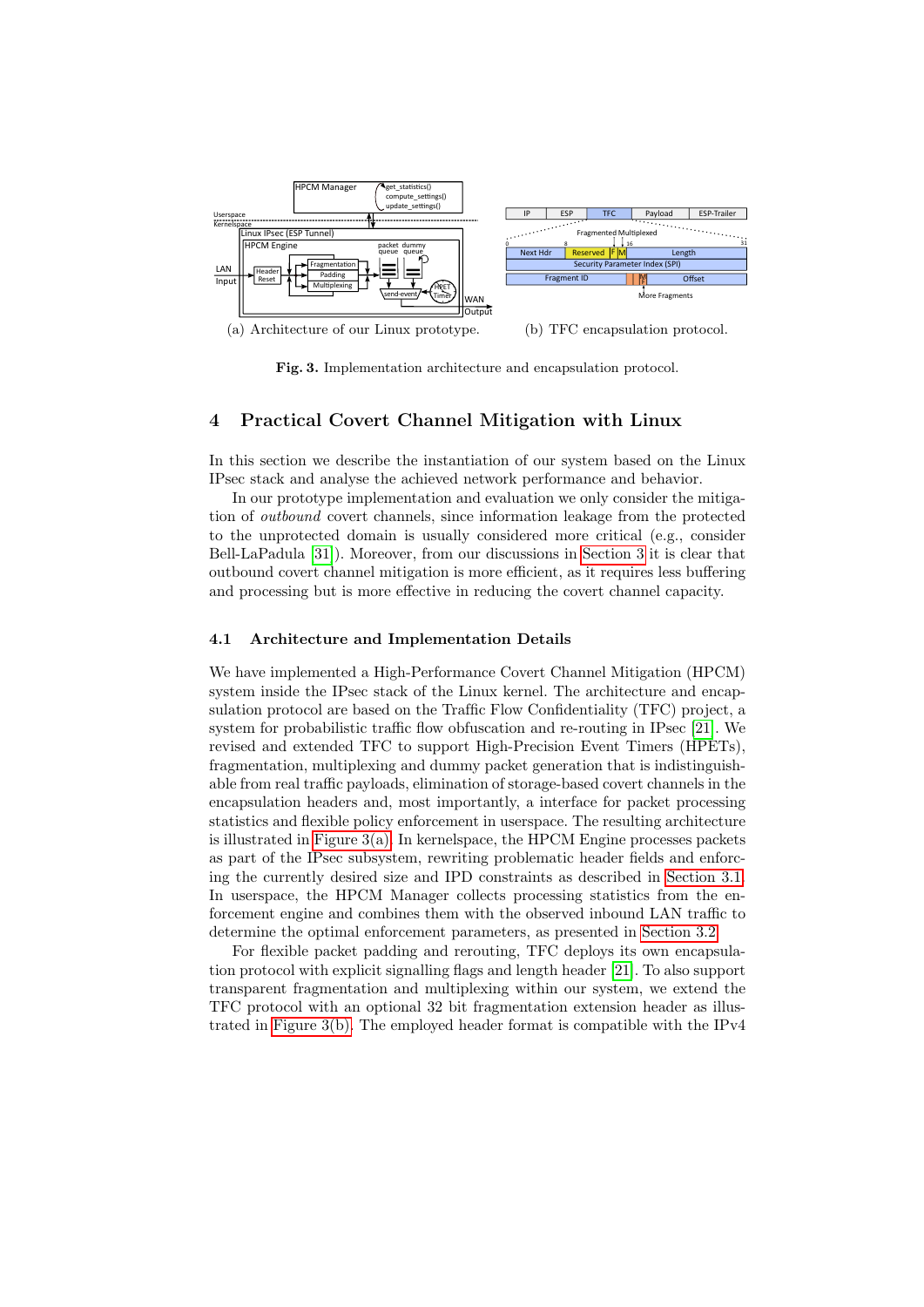| Benchmarks                                     |     |     | No Padding   Fully Padded  On-Demand |                         |      |                       |
|------------------------------------------------|-----|-----|--------------------------------------|-------------------------|------|-----------------------|
|                                                |     |     |                                      | $IP$ $ ESP  TFC  1422 $ | 800  | $\bar{R} = 10^{-1}$ s |
| LAN Throughput (Mbit/s)   570   201    175     |     |     |                                      | 58                      | 75   | 169                   |
| TCP Transaction Rate $(Hz)$ 1756 1462 1364 611 |     |     |                                      |                         | 740  | 532                   |
| $LAN/WAN$ Overhead $(\%)$                      |     |     |                                      |                         | (61) | $\approx 24$          |
| Relative Throughput $(\%)$                     | 283 | 100 |                                      | 28                      | 37   | 84                    |

<span id="page-12-1"></span>Table 1. Throughput and transaction rate for regular and modified IPsec VPN.

header format, allowing us to reuse the existing IP defragmentation framework of Linux for defragmenting TFC payloads. Also note that the additional Security Parameter Index (SPI) field is only required due to restrictions of the Linux IPsec framework, and could be removed to reduce the TFC protocol overhead.

#### 4.2 Testbed and Raw Performance

In this section we describe the performance achieved by our prototype in terms of network throughout, transaction rate (i.e., roundtrip time) and protocol overhead. Our testbed corresponds to the VPN scenario in [Figure 1\(a\),](#page-3-0) except that we use only two LAN sites with one physical host per LAN. The Man-in-the-Middle (MITM) is implemented as an Ethernet bridge between the two VPN gateways, allowing reliable observation of all transmitted packets. For our evaluation, the MITM is completely passive and only used to provide independent performance measurements of the WAN. All hosts are 3.2 Ghz Intel Core i5-650 machines, equipped with two Intel PCIe GBit network cards and 4GB system memory. All network links are established at full-duplex GBit/s speed.

We have used the Netperf<sup>[6](#page-12-0)</sup> benchmarks TCP\_STREAM and TCP\_RR to measure the maximum TCP throughput and transaction rate between the LAN sites. By comparing LAN and WAN throughput, we can determine the protocol overhead of the covert channel mitigation, including dummy packets and packet padding.

We list the overall performance results in [Table 1.](#page-12-1) The first two columns show the testbed performance for raw IP (plain-text) transmission and IPsec ESP tunneling. With 570 Mbit/s, the raw transmission does not reach the expected GBit throughput, likely due to deficient hardware or drivers. As the LAN hosts and the MITM measure the same IP payloads, there is no LAN/WAN overhead. With 201 Mbit/s, the throughput of a standard IPsec ESP tunnel is already notably slower due to 10% protocol overhead but mainly computational constraints of the VPN gateways. As our covert channel mitigation is an extension of this ESP tunnel configuration, we normalize the relative throughput to 100%.

For reference and confirmation of the expected implementation overhead of our prototype, we next evaluated the raw performance of our HPCM Engine compared to the standard IPsec ESP tunnel. The third column "TFC" of [Table 1](#page-12-1) lists the achieved network performance when tunneling TFC inside ESP with with all covert channel mitigation techniques *disabled*. The overall LAN/WAN overhead of 13% (or 3% when compared with the ESP tunnel) is the result of the 8 to 12 byte TFC protocol encapsulation plus some computational overhead.

<span id="page-12-0"></span> $^6$  <http://www.netperf.org>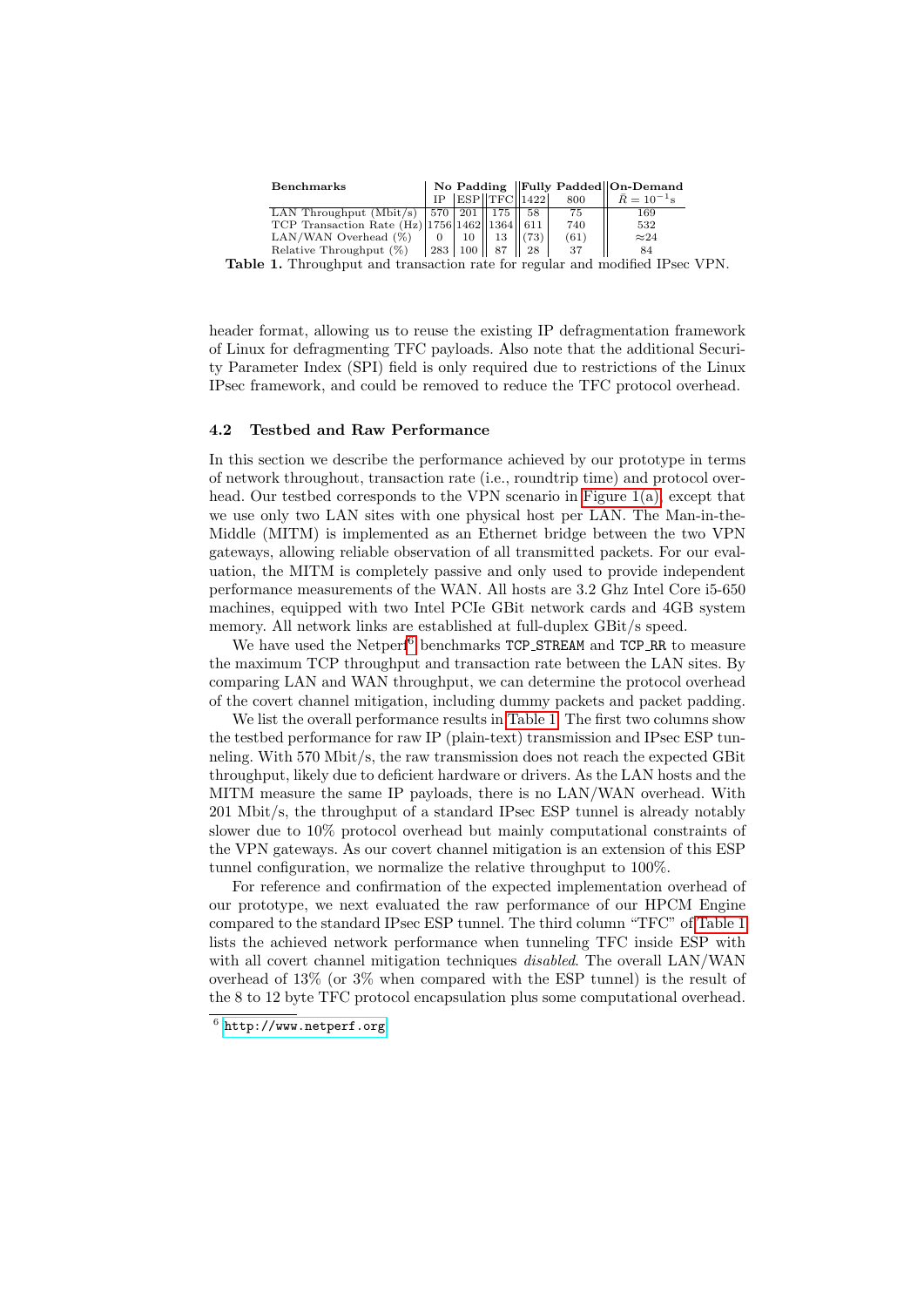<span id="page-13-2"></span>

<span id="page-13-4"></span>(c) WAN adaption to pseudo-random web traffic and downloads.

<span id="page-13-3"></span>**Fig. 4.** Behavior of mode adaptation for different token generation rates  $R$ . For reference, the grey filled graph shows LAN performance without time/size padding.

#### <span id="page-13-0"></span>4.3 Covert Channel Mitigation Performance

We now describe the behavior and performance of different mitigation policies. The fourth and fifth column of [Table 1](#page-12-1) show the performance of a "fully padded channel", enforcing packet sizes of 1422 and 800 bytes at the maximum possible packet rate. For this purpose, we first measured the maximum bi-directional throughput of the VPN channel (201 Mbit/s per direction) and then selected the desired packet rate (inverse IPD) such that the bidirectional channel capacity is almost<sup>[7](#page-13-1)</sup> saturated. We then again measured the maximum (uni-directional) throughput and roundtrip time. As shown in [Table 1,](#page-12-1) the fully padded channel configuration achieves rather poor performance in both configurations, reaching only 37% and 28% of the ESP tunnel throughput. Observe that the enforcement of 800 byte packet size achieves higher transaction rate as well as higher throughput. We believe this is due to the overhead of padding TCP acknowledgements to maximum packet size.

We have also implemented and tested an instantiation of our on-demand mode security management scheme presented in [Section 3.2.](#page-8-0) As shown in the last column of [Table 1,](#page-12-1) the employed mode adaption heuristics reach almost the same maximum throughput as the raw TFC encapsulation without time/size padding (169 Mbit/s vs. 175 Mbit/s). The LAN/WAN overhead is slightly higher  $(24\% \text{ vs. } 13\%)$  and the transaction rate rather low. The high throughput despite relatively high overhead is explained by the mode adaption behavior:

<span id="page-13-1"></span>As explained in [Section 3.2,](#page-7-1) it is critical that the link is not fully saturated since congestion leads to packet loss and congestion avoidance does not work.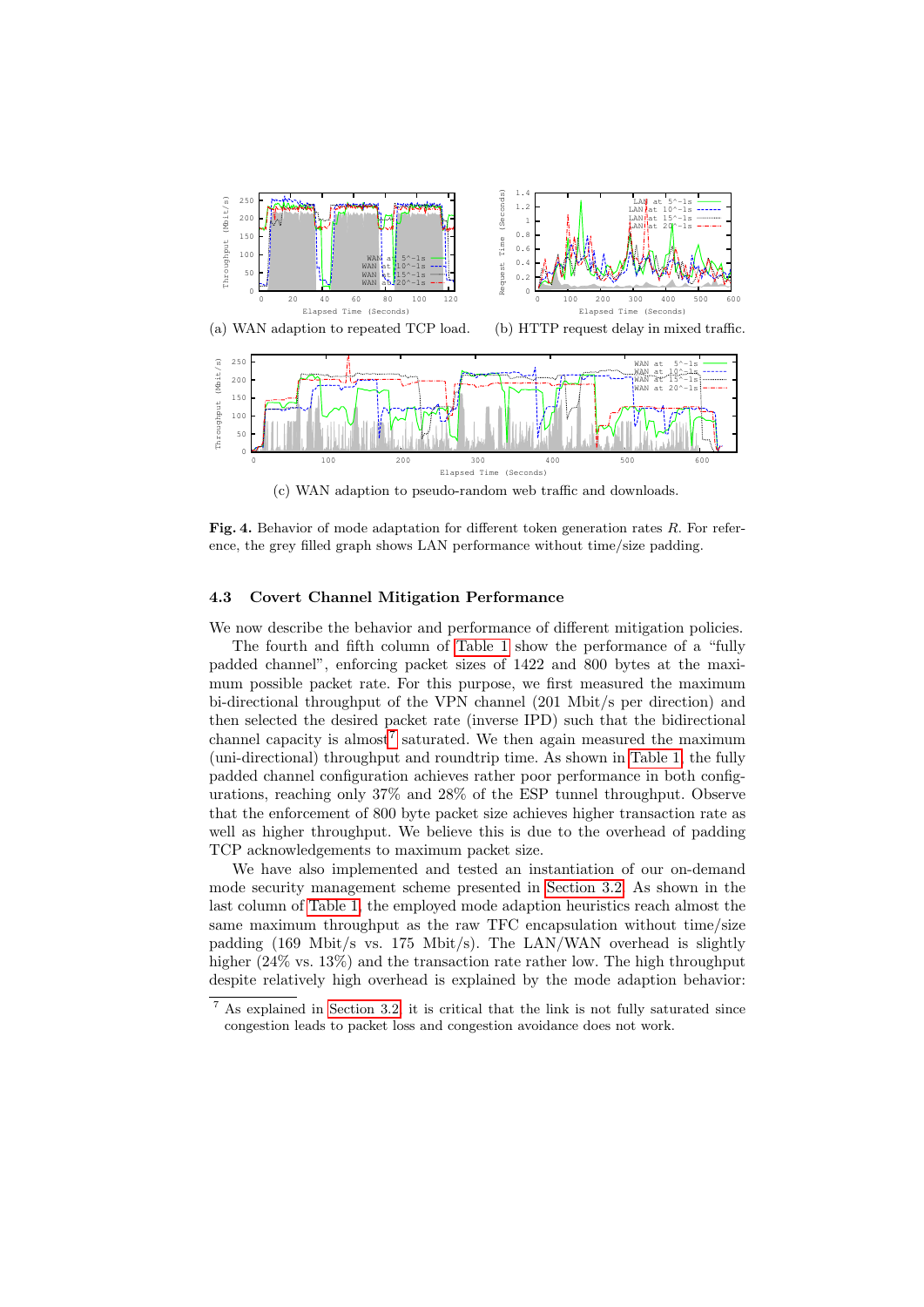As shown in Figure  $4(a)$ , the WAN channel adapts to the maximum possible throughput, but suffers overhead in the rate increase and especially rate decrease phases. As desired by our design in [Section 3.2,](#page-8-0) the main impact of reduced token regeneration rates  $\bar{R} \leq 15^{-1} s$  in [Figure 4\(a\)](#page-13-2) is the increased overhead in the intervals between TCP loads, when the rate is not decreased to save tokens.

Finally, we have investigated the ability of our on-demand mode security management to adapt to random, highly heterogeneous traffic patterns one would expect from a VPN with many users. We used Tsung, a traffic load testing tool<sup>[8](#page-14-1)</sup>, to record several HTTP sessions in our network, partly also including larger ( $\approx 60$  MB) HTTP downloads. We then configured one of our testbed LANs to act as Internet gateway for the other LAN and used Tsung to replay the recorded HTTP sessions in a pseudo-random fashion with 60 to 80 simultaneous users. [Figure 4\(c\)](#page-13-3) shows how the WAN traffic enforcement for four different token regeneration rates  $\bar{R}$  dynamically adapts to the LAN usage (grey filled). For  $\bar{R} \leq 15^{-1}s$ , only the larger peaks in LAN usage influence the WAN traffic enforcement, reducing information leakage at the cost of padding over-head. As shown in [Figure 4\(b\),](#page-13-4) the mean duration of responding to individual HTTP requests is kept within reasonable limits. However, in contrast to unpadded traffic (grey filled) the accumulated request delays become noticeable to the user.

In the presented configuration, our mode adaption algorithm switches packet sizes in steps of 100 bytes and packet rates in steps of 1000 packets per second. Considering the maximum WAN packet rate of about 250.000 packets/s, we can derive  $C_{r,out}^{\text{ModeSec}} = \bar{R} \cdot \log_2(\frac{1500}{100} \cdot \frac{250000}{1000}) = \bar{R} \cdot 11.87$  and an overall outbound covert channel capacity of, e.g.,  $\hat{C}_{r,out} = 0.6$  bps for  $\bar{R} = 20^{-1}s$  and  $N = 1$ .

# <span id="page-14-0"></span>5 Related Work

Several works consider the problem of covert channels and covert channel mitigation in Internet protocols [\[32,](#page-17-11) [33\]](#page-17-12), yet we know of no works that specially discuss the problem of covert channels in IPsec. The covert channels we identify in IPsec are generally known, but we found no previous discussion of the PM-TUD channel. Additionally, the PktSize [\[19\]](#page-16-16), PktSort [\[11,](#page-16-9) [27\]](#page-17-6) and DestIP [\[19\]](#page-16-16) characteristics have different impact in IPsec, and the discussion of storage-based covert channels in the IPsec specification [\[14\]](#page-16-12) proved to be inaccurate.

Although the IPD-based covert channel is generally well-known [\[6,](#page-16-4) [10,](#page-16-8) [19,](#page-16-16) [22,](#page-17-1) [34\]](#page-17-13), the problem of inaccuracies in timing enforcement during increased system load remained unsolved [\[9,](#page-16-7) [23\]](#page-17-4). We consider this complication in our design in [Section 3.1](#page-5-0) and present a compensation mechanism that detects and compensates unintended timing inaccuracies. Also, while most works simply assume that packets are of constant size [\[24\]](#page-17-2) or padded to the maximum desired size [\[19,](#page-16-16) [33\]](#page-17-12), our adoption of multiplexing and fragmentation enables flexible packet size enforcement. The combination of different mitigation techniques makes our implementation the first prototype for comprehensive covert channel mitigation.

<span id="page-14-1"></span><sup>8</sup> http://tsung.erlang-projects.org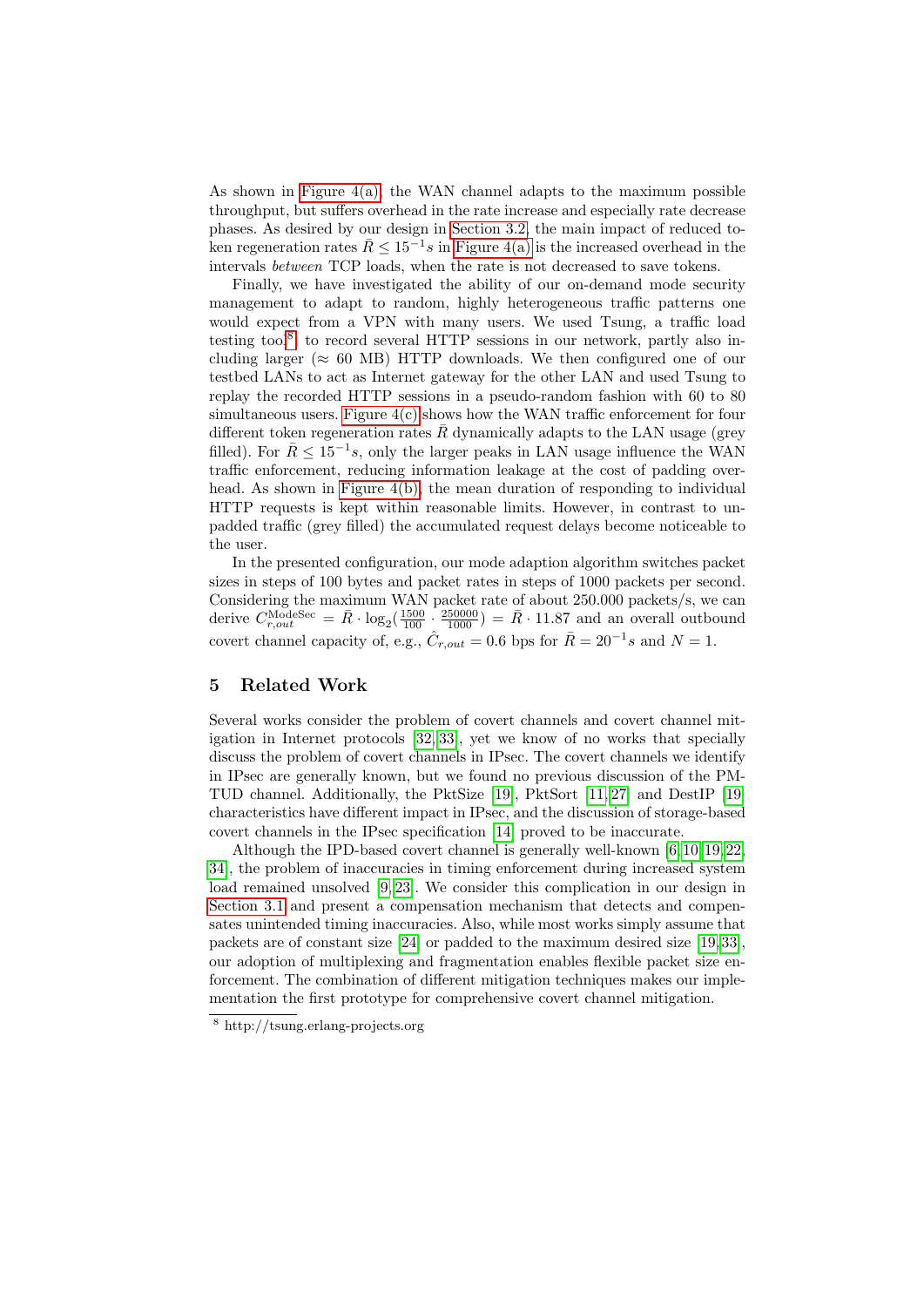Regarding performance trade-offs, Mode Security was proposed as a general approach to adapt to resource usage by switching between different operation modes [\[20\]](#page-16-17). A similar approach called Traffic Stereotyping was proposed for networks [\[19\]](#page-16-16). To our knowledge, there is only one system that uses Mode Security to optimize covert channel mitigation, which aims to provide sender anonymity based on dynamic re-routing and IPD enforcement [\[6,](#page-16-4)[24\]](#page-17-2). They assume a trusted network stack on each network endpoint and a periodic global negotiation to achieve an equalized traffic matrix [\[24\]](#page-17-2). A performance analysis was done based on statistics collected from a medium-sized network [\[12\]](#page-16-10); however, no actual performance measurements of their system have been provided and the problem of determining the optimal enforcement mode was left unsolved. Alternatively, Net-Camo [\[34\]](#page-17-13) requires its endpoints to explicitly request their delay and throughput demands beforehand. We extend on these works by proposing a practical algorithm to determine the optimal operation mode on-demand. As we do not aim for sender-anonymity, we do not require mix-networks and various attacks on mixes do not apply to our approach (e.g., [\[35,](#page-17-14) [36\]](#page-17-15)).

In contrast to probabilistic traffic obfuscation schemes such as HTTPOS [\[37\]](#page-17-16) or Traffic Morphing [\[38\]](#page-17-17), our framework enforces an information-theoretic boundary for the maximum information leakage. As argued in [Section 1,](#page-0-0) covert channel detection schemes such as [\[39,](#page-17-18)[40\]](#page-17-19) are complementary to our work and should be used where mitigation is costly, e.g., for the PktSort and PktDrop characteristics.

While we know of no practical performance measurements for comprehensive covert channel elimination, an overhead of 45%-56% was reported solely for obfuscating the packet size in website traffic [\[7,](#page-16-5) [38\]](#page-17-17).

## <span id="page-15-0"></span>6 Conclusion and Future Work

We have motivated the problem of covert channels in Virtual Private Networks (VPNs) and presented the design, implementation, and performance of a covert channel-resilient VPN. We identified several covert channels and presented new countermeasures. We have investigated the problem of on-demand adaption of operation modes and presented an implementation for comprehensive, high-performance covert channel mitigation in the Linux IPsec stack. Our evaluation shows that on-demand rate adaption is feasible and practical even for highly unpredictive traffic. In more predictable throughput benchmarks, our system achieves remarkable 169 Mbit/s in a 201 Mbit/s VPN connection  $(84\%).$ 

As part of our future work, we will consider the effectiveness of alternative trade-off and normalization strategies. Furthermore, we aim to investigate the impact of inaccuracies in IPD enforcement.

# 7 Acknowledgements

We thank Amir Herzberg, Haya Shulmann and Thomas Schneider for their insightful comments and review of earlier versions of this work.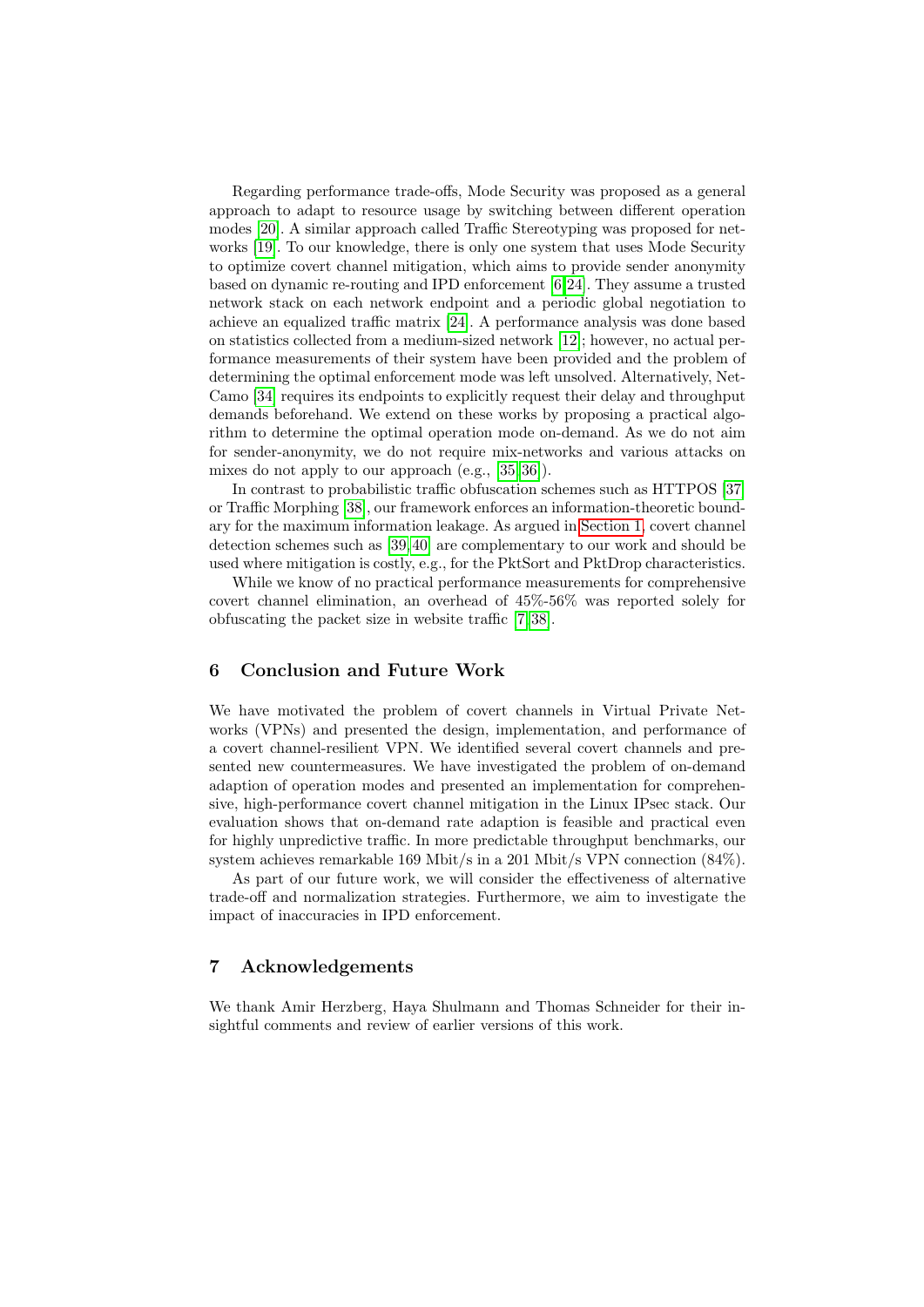## References

- <span id="page-16-0"></span>1. Cohesive Flexible Technologies: VPN-Cubed. <http://cohesiveft.com> (2012)
- 2. Catuogno, L., Dmitrienko, A., Eriksson, K., Kuhlmann, D., Ramunno, G., Sadeghi, A.R., Schulz, S., Schunter, M., Winandy, M., Zhan, J.: Trusted Virtual Domains - design, implementation and lessons learned. In: International Conference on Trusted Systems (INTRUST), Springer (2009)
- <span id="page-16-1"></span>3. Carapinha, J., Feil, P., Weissmann, P., Thorsteinsson, S., Etemoğlu, c., Ingthórsson, O., Çiftçi, S., Melo, M.: Network Virtualization - Opportunities and Challenges for Operators. In: Future Internet Symposium (FIS'10). LNCS, Springer (2010)
- <span id="page-16-2"></span>4. Lampson, B.W.: A note on the confinement problem. Communications of the ACM 16(10) (1973)
- <span id="page-16-3"></span>5. National Computer Security Center: A Guide to Understanding Covert Channel Analysis of Trusted System. (1993)
- <span id="page-16-4"></span>6. Venkatraman, B.R., Newman-Wolfe, R.E.: Capacity estimation and auditability of network covert channels. In: Research in Security and Privacy (S&P), Oakland, CA, IEEE (1995)
- <span id="page-16-5"></span>7. Liberatore, M., Levine, B.N.: Inferring the source of encrypted HTTP connections. In: Computer and Communications Security (CCS), ACM (2006)
- <span id="page-16-6"></span>8. Ristenpart, T., Tromer, E., Shacham, H., Savage, S.: Hey, you, get off of my cloud: exploring information leakage in third-party compute clouds. In: Computer and Communications Security (CCS), ACM (2009)
- <span id="page-16-7"></span>9. Graham, B., Zhu, Y., Fu, X., Bettati, R.: Using covert channels to evaluate the effectiveness of flow confidentiality measures. In: Parallel and Distributed Systems (ICPADS), IEEE (2005)
- <span id="page-16-8"></span>10. Liu, Y., Ghosal, D., Armknecht, F., Sadeghi, A.R., Schulz, S., Katzenbeisser, S.: Hide and seek in time — robust covert timing channels. In: European Symposium on Research in Computer Security (ESORICS). Volume 5789 of LNCS. Springer (2009)
- <span id="page-16-9"></span>11. Murdoch, S., Lewis, S.: Embedding covert channels into TCP/IP. In: Information Hiding. Springer (2005)
- <span id="page-16-10"></span>12. Venkatraman, B.R., Newman-Wolfe, R.E.: Performance analysis of a method for high level prevention of traffic analysis using measurements from a campus network. In: Computer Security Applications Conference (ACSAC), IEEE (1994)
- <span id="page-16-11"></span>13. Millen, J.: 20 years of covert channel modeling and analysis. In: Research in Security and Privacy (S&P), Oakland, CA, IEEE (1999)
- <span id="page-16-12"></span>14. Kent, S., Seo, K.: Security Architecture for the Internet Protocol. RFC 4301 (2005)
- 15. Ahsan, K.: Covert channel analysis and data hiding in TCP/IP. Master's thesis, Department of Electrical and Computer Engineering, University of Toronto (2002)
- <span id="page-16-13"></span>16. Kundur, D., Ahsan, K.: Practical internet steganography: Data hiding in IP. In: Texas Workshop on Security of Information Systems. (2003)
- <span id="page-16-14"></span>17. Degabriele, J.P., Paterson, K.G.: On the (in)security of IPsec in MAC-then-encrypt configurations. In: Computer and Communications Security (CCS), ACM (2010)
- <span id="page-16-15"></span>18. Sadeghi, A.R., Schulz, S., Varadharajan, V.: The silence of the LANs: Efficient leakage resilience for IPsec VPNs (full version). Technical report (2012)
- <span id="page-16-16"></span>19. Girling, C.G.: Covert channels in LAN's. IEEE Transactions on Software Engineering 13(2) (1987)
- <span id="page-16-17"></span>20. Browne, R.: Mode security: An infrastructure for covert channel suppression. In: Research in Security and Privacy (S&P), Oakland, CA, IEEE (1994)